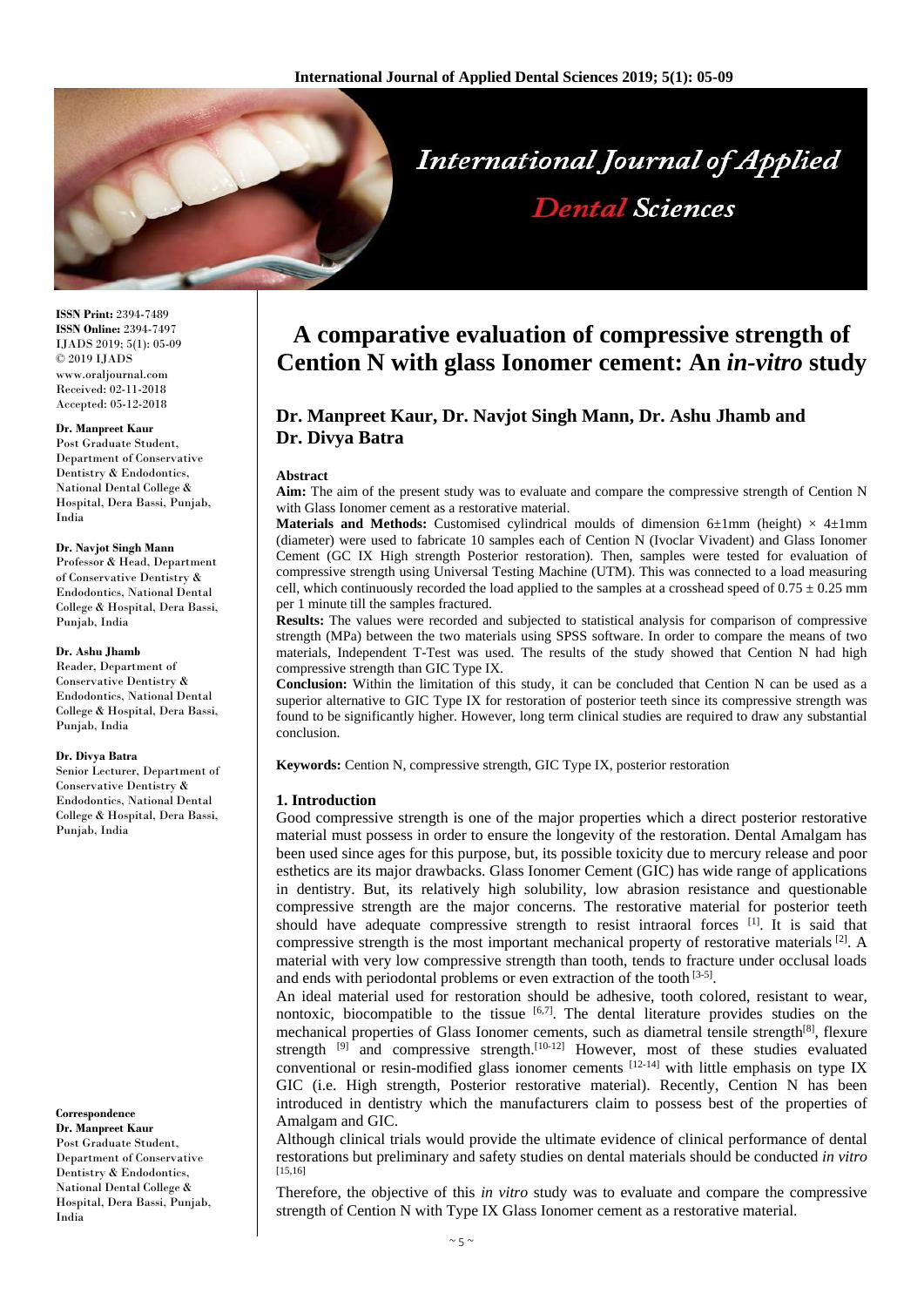### **2. Materials and Methods**

Two commercially available brands of restorative materials were used i.e. Cention N (Ivoclar Vivadent) and Glass Ionomer cement (GC IX High strength Posterior restoration) [Fig. 1, 2]. Customised cylindrical moulds of dimension 6±1mm (height)  $\times$  4±1mm (diameter) [17, 18] were used to fabricate 10 samples each of Cention N (Ivoclar Vivadent) and Glass Ionomer cement (GC IX High strength Posterior restoration) [Fig. 3,4]. Then, samples were tested for evaluation of compressive strength using Universal Testing Machine (UTM) [Fig. 5]. This was connected to a load measuring cell, which continuously recorded the load applied to the samples at a crosshead speed of  $0.75 \pm 0.25$  mm per 1 minute till the samples fractured [Fig 6].

## **3. Results**

The values were recorded and subjected to statistical analysis for comparison of compressive strength (MPa) between the two materials using SPSS software [Tables 1, 2]. The Null Hypothesis 1 was that there is no significant difference in the mean compressive strength (MPa) of the 2 materials. The Alternate Hypothesis was that there is a significant difference in the mean compressive strength (MPa) of the 2 materials. In order to compare the means of two materials, Independent T-Test was used. The P value was compared with the level of significance. If *P<*0.05, the alternate hypothesis was accepted and concluded that there is a significant difference in the mean compressive strength of the materials. The difference in mean compressive strength between the two materials was found to be statistically significant  $(P < 0.001)$  [Fig. 7].

# **4. Discussion**

Glass Ionomer cements bond chemically to tooth achieved via initial cross linking of Ca ions with polyacrylic acid forming calcium polyacrylate chains. Final setting involves cross linking of trivalent Al ions with polyacrylic acid forming aluminium polyacrylate chains. The Ca and Al polyacrylate cross linked chains become hydrated over time with water being present in the liquid. This process is known as maturation. Thus, the microstructure of set cement consists of agglomerates of unreacted glass particles (glass cores which serves as filler in cement matrix) surrounded by silica gel embedded in an amorphous matrix of hydrated Ca and Al polysalts. Water plays an important role in setting reaction of GIC by serving initially as reaction medium and then slowly hydrates the matrix. During initial setting, water is loosely bonded to Ca polyacrylate chains and at this stage, any loss of water from exposure to ambient air or uptake of water from moisture contamination results in chalky, cracked surface and leaching of ions from matrix respectively. Both uptake and loss of water results in weak and more soluble cement with reduced translucency. Hence, this is prevented by coating of varnish immediately after placing the restoration  $[19, 20]$ 

Glass ionomer cements are very technique and methodology sensitive, and are even subjected to failures during manipulation - a very important aspect when materials that require manual mixing are tested. For these reasons, it has been suggested to use smaller specimen dimensions (6 mm x 4 mm) to investigate mechanical properties of glass ionomer cements, according to ISO 7489:1986 specification [21, 22].

Cention N is an "alkasite" restorative. Alkasite refers to a new category of filling material which utilizes an alkaline filler, capable of releasing acid-neutralizing ions. Cention N is a tooth-coloured, resin based, self-curing, basic (alkaline) filling material for direct restorations with optional additional light-curing property. Cention N is available in the tooth shade A2.

**Composition of Cention N:** available as powder and liquid.

POWDER **–** consists of filler particles and other initiator components.

| <b>Filler</b>                                 | <b>Function</b>                                                 |  |  |
|-----------------------------------------------|-----------------------------------------------------------------|--|--|
| Barium aluminium silicate glass               | Strength                                                        |  |  |
| Ytterbium trifluoride                         | Radiopacity                                                     |  |  |
| Isofiller (Tetric N-Ceram technology)         | Shrinkage stress relief                                         |  |  |
| Calcium barium aluminium fluorosilicate glass | Strength, fluoride release                                      |  |  |
| Calcium fluoro silicate glass                 | Ion release $F^{\text{-}}$ , OH <sup>-</sup> , Ca <sup>2+</sup> |  |  |

LIQUID **–** consists of four different dimethacrylates monomers and initiators.

- Urethane dimethacrylate (UDMA) main component of monomer matrix and has no hydroxyl side groups i.e. its hydrophobic and exhibits low water absorption.
- Tricyclodecan-dimethanol dimethacrylate (DCP) low viscosity, difunctional monomer which initiates hand mixing of Cention N.
- Tetramethyl-xylylen-diurethane dimethacrylate (Aromatic aliphatic-UDMA) - partially aromatic urethane dimethacrylate is a hydrophobic, high-viscosity crosslinker which combines the favourable properties of aliphatic (low tendency to discolour) and aromatic (stiffness) diisocyanates.
- Polyethylene glycol 400 dimethacrylate (PEG-400 DMA) - enhances the flowability of Cention N<sup>[23]</sup>.

# **Polymerization technology in Cention N**

**Self-cure mechanism –** liquid part of Cention N has hydroperoxide and the standard filler in the powder is coated with the other initiator components. Hydroperoxide rather

than conventional benzoyl peroxide imparts greater temperature-resistance i.e. it is less sensitive to heat, which is an important factor regarding storage stability. Thiocarbamide rather than amine also improves the colour stability of the product.as colour stability of a material decreases with increasing amine content.

**Light-cure (dual-cure) mechanism –** it has photoinitiator Ivocerin and an acyl phosphine oxide initiator for optional light-curing. Ivocerin, a dibenzoyl germanium derivative <sup>[24]</sup> is an amine free initiator.

This *in vitro* study was done to evaluate the compressive strength of Type IX GIC and a newer material i.e. Cention N. Both the materials are esthetically appealing in nature with Cention N manufacturers claimimg it to have high compressive strength, so can be used as a posterior restorative material. This is the reason that Type IX GIC indicated for posterior restorations was used in comparison to Cention N in this study.

The results of this *in vitro* study revealed that compressive strength of Cention N was higher than Type IX GIC. The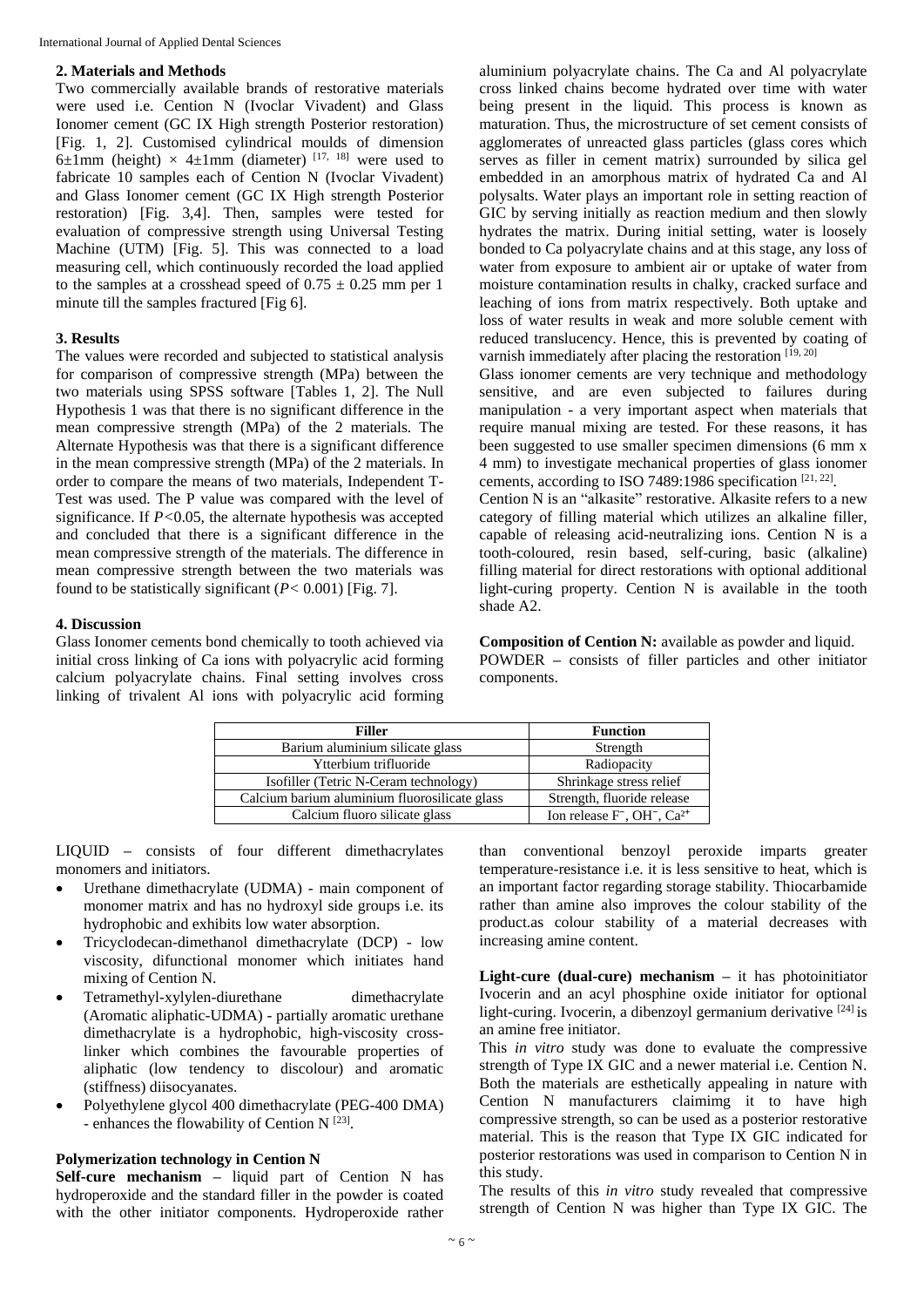reason can be due to the sole use of cross-linking methacrylate monomers in combination with a stable, efficient self-cure initiator. Cention N exhibits a high polymer network density and degree of polymerization over the complete depth of the restoration. This is a good basis for long lasting restorations. Another reason for higher compressive strength of Cention N can be attributed to a special patented isofiller (partially functionalized by silanes) which is also used in Tetric N-Ceram Bulk Fill. This acts as a shrinkage stress reliever which minimizes shrinkage force, whereas the organic/inorganic ratio as well as the monomer composition of the material, is responsible for the low volumetric shrinkage<sup>[25]</sup>.



**Fig 1:** Cention N (Ivoclar Vivadent)



**Fig 2:** Glass Ionomer cement (GC IX High strength Posterior restoration)



**Fig 3:** Ten samples each of Cention N (Ivoclar Vivadent



**Fig 4:** Ten samples each of Glass Ionomer cement (GC IX High strength Posterior restoration)



**Fig 5:** Universal Testing Machine (UTM)



**Fig 6:** Samples subjected to load in UTM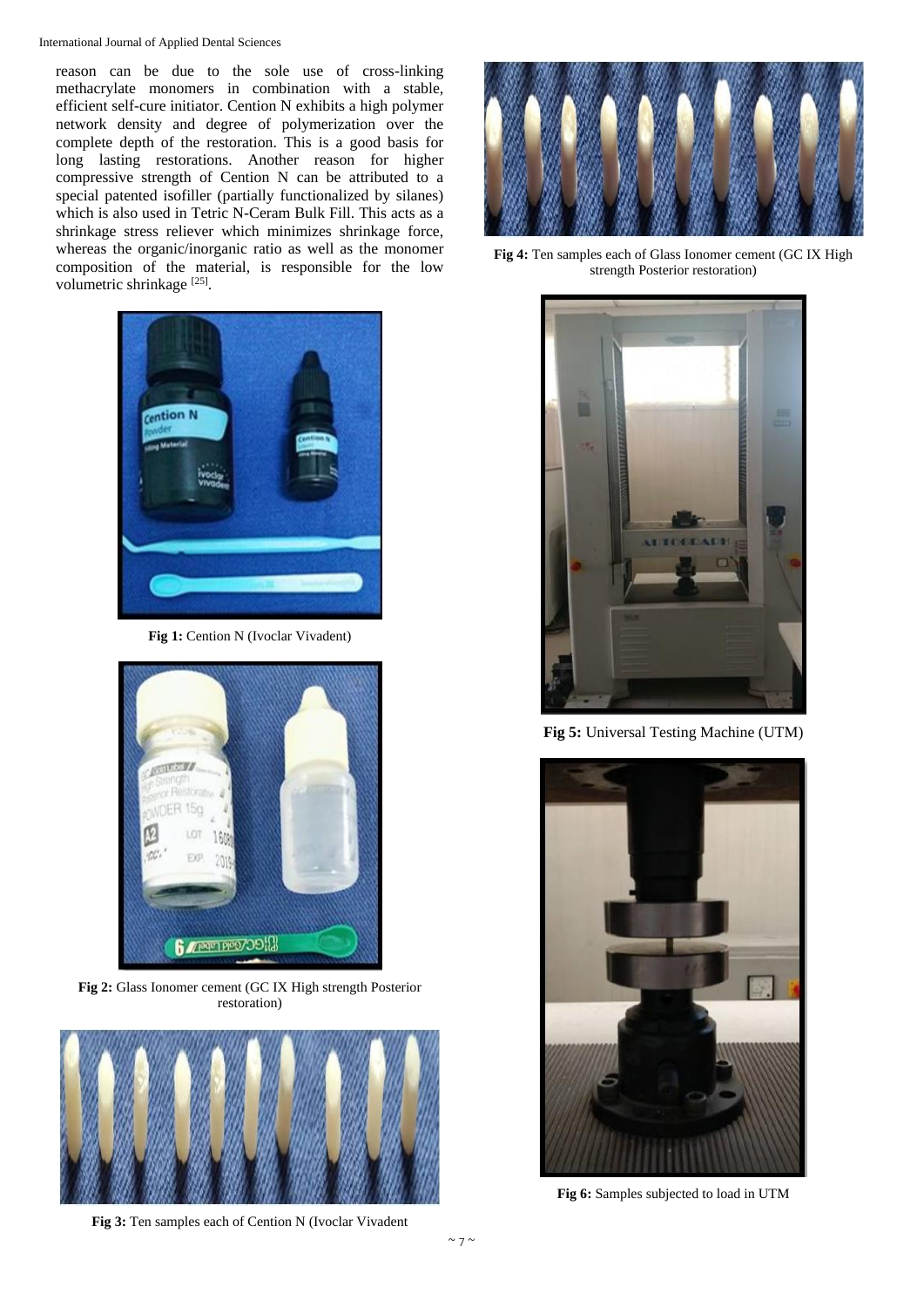

**Fig 7:** Comparison of compressive strength (MPa) between the two material

**Table 1:** Mean compressive strength of two materials

|               |   |             |                          |                      | 95% Confidence Interval<br>for Mean |                              |        |                 |
|---------------|---|-------------|--------------------------|----------------------|-------------------------------------|------------------------------|--------|-----------------|
|               | N | <b>Mean</b> | Std.<br><b>Deviation</b> | Std.<br><b>Error</b> | Lower<br><b>Bound</b>               | <b>Upper</b><br><b>Bound</b> |        | Minimum Maximum |
| $\frac{1}{2}$ |   | 10 133.7747 | 26.40147 8.34888         |                      | 114.8882                            | 152.6612                     | 101.44 | 183.67          |
|               |   | 10 41.2194  |                          | 5.88244 1.86019      | 37.0114                             | 45.4274                      | 35.64  | 55.51           |
| <b>Total</b>  |   | 20 87.4971  | 50.99906 11.40374        |                      | 63.6288                             | 111.3653                     | 35.64  | 183.67          |

**Table 2:** Difference in mean compressive strength between two materials

| <b>Group</b>                  | N               | Range                          | Mean ± SD        | <b>SEM</b> | "t' value | <b>P</b> value |  |  |  |
|-------------------------------|-----------------|--------------------------------|------------------|------------|-----------|----------------|--|--|--|
| <b>Cention N</b>              | 10              | 101.44 - 183.67 133.77 ± 26.40 |                  | 8.348      | 10.821    | $< 0.001**$    |  |  |  |
| <b>GIC Type IX</b>            | 10 <sup>°</sup> | $35.64 - 55.51$                | $41.22 \pm 5.88$ | 1.860      |           |                |  |  |  |
| **p<0.001; Highly significant |                 |                                |                  |            |           |                |  |  |  |

# **6. Conclusion**

Within the limitation of this study, it can be concluded that Cention N can be used as a superior alternative to GIC Type IX for restoration of posterior teeth since its compressive strength was found to be significantly higher. However, long term clinical studies are required to draw any substantial conclusion.

# **7. References**

- 1. Jayanthi N, Vinod V. Comparative evaluation of compressive strength and flexural strength of conventional core materials with nanohybrid composite resin core material an *in vitro* study. The Journal of Indian Prosthodontic Society. 2013; 13(3):281-9.
- 2. Sharma A, Mishra P, Mishra SK. Time-dependent Variation in Compressive Strengths of Three Posterior

Esthetic Restorative Materials: An *in vitro* Study. International Journal of Prosthodontics and Restorative Dentistry. 2016; 6(3):63-65.

- 3. Klapdohr S, Moszner N. New inorganic components for dental filling composites. Monatshefte für Chemie/Chemical Monthly. 2005; 136(1):21-45.
- 4. Chen MH. Update on dental nanocomposites. Journal of Dental Research. 2010; 89(6):549-60.
- 5. Jandt KD, Sigusch BW. Future perspectives of resinbased dental materials. Dental materials. 2009; 25(8):1001-6.
- 6. Matis BA, Cochran MJ, Carlson TJ, Guba C, Eckert GJ. A three-year clinical evaluation of two dentin bonding agents. The Journal of the American Dental Association. 2004; 135(4):451-7.
- 7. Bernabé PF, Holland R, Morandi R, Souza VD, Nery MJ,